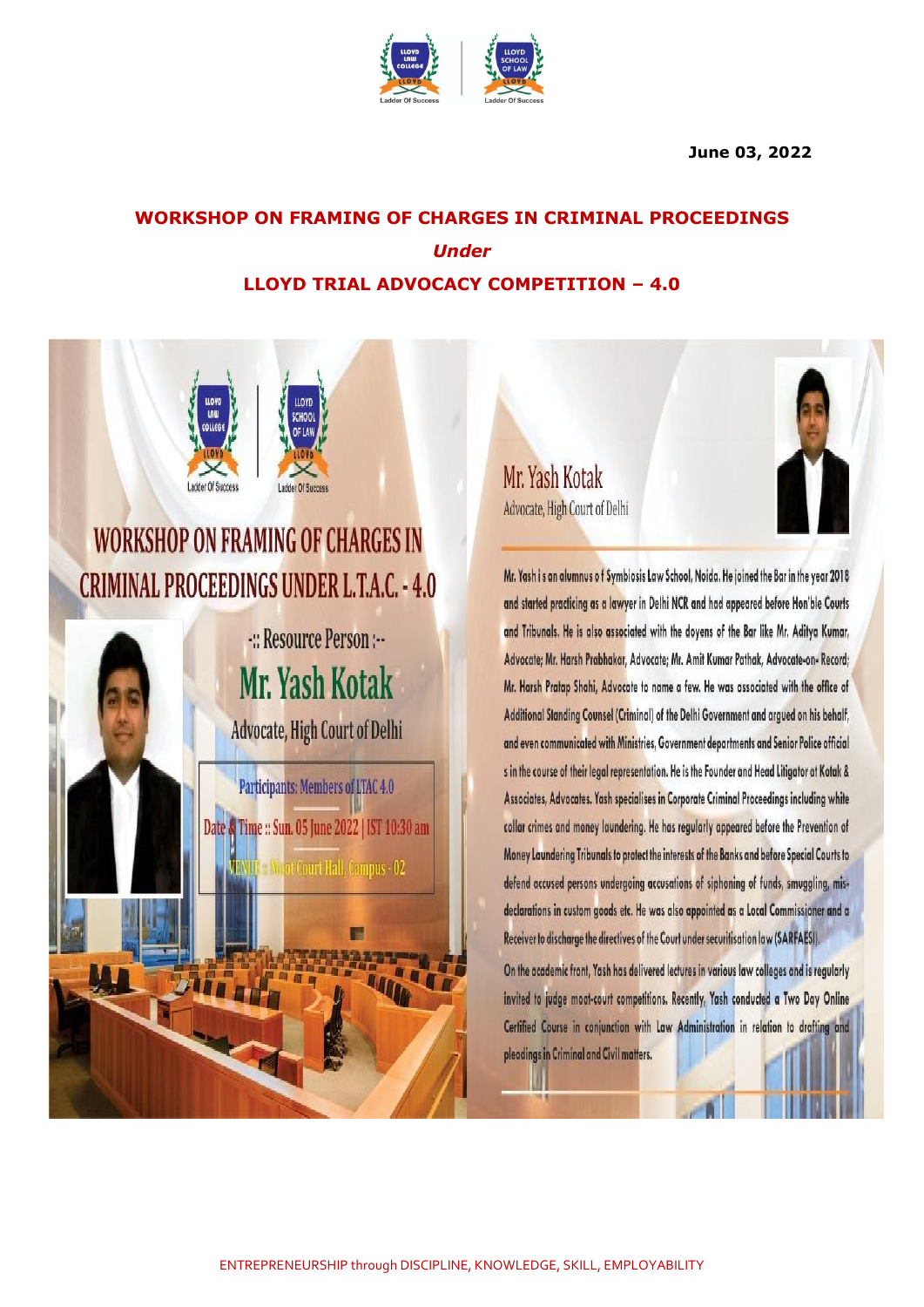

Dear Parent / Student, Greetings from Lloyd Academic Community!

As we all know that Lloyd Law College organizes LTAC every year. It is an intra-college training program for selected students that runs for over six months and is organized every year. This year, i.e., 2022, we are conducting the IVth edition of the LTAC.

It is more a training program in which applications are invited, a group of 40 students is selected and training on all the stages of a criminal matter is given to the participating students. It all begins with the investigation process and ends with the 'final arguments' that are held before the trial court. Participating students play the role of Duty Officer at Police Station, Investigation Officer, Expert, Public Prosecutor, Defense Counsel, and the Accused. At each stage of a criminal matter, we invite an expert to train the participating students on that aspect and then the students participate in the competition while playing the role required at the respective stage.

The LTAC 4.0 was launched in January, 2022 and a team of selected students is ready to undertake this journey of learning and experiencing the real-life things in a simulated environment. They began their participation with playing the role of a Duty Officer and then as an Investigation Officer in the month of March-April, 2022.

Now, we are pleased to announce that journey of 40 selected students to learn & apply the learning of practical aspect of a criminal matter has begun with the **Workshop on Framing of Charge in Criminal Proceedings under LTAC 4.0** which is being organized on **June 08, 2022**. The participants will learn practical aspects of investigation from an expert, i.e., an advocate practicing at criminal side of the trial court.

## **The EVENT: WORKSHOP ON FRAMNG OF CHARGES IN CRIMINAL PROCEEDINGS UNDER (LTAC 4.0)::**

The Workshop will contain following simulation exercises:

- $\triangleright$  How to read, understand & observe Police Report?
- $\triangleright$  How to identify the evidences on which prosecution will/should rely upon?
- $\triangleright$  How to give opening statement before the trial court?
- $\triangleright$  What should and what should not be part of pleadings before the trial court at this stage?
- $\triangleright$  How to give closing statement?